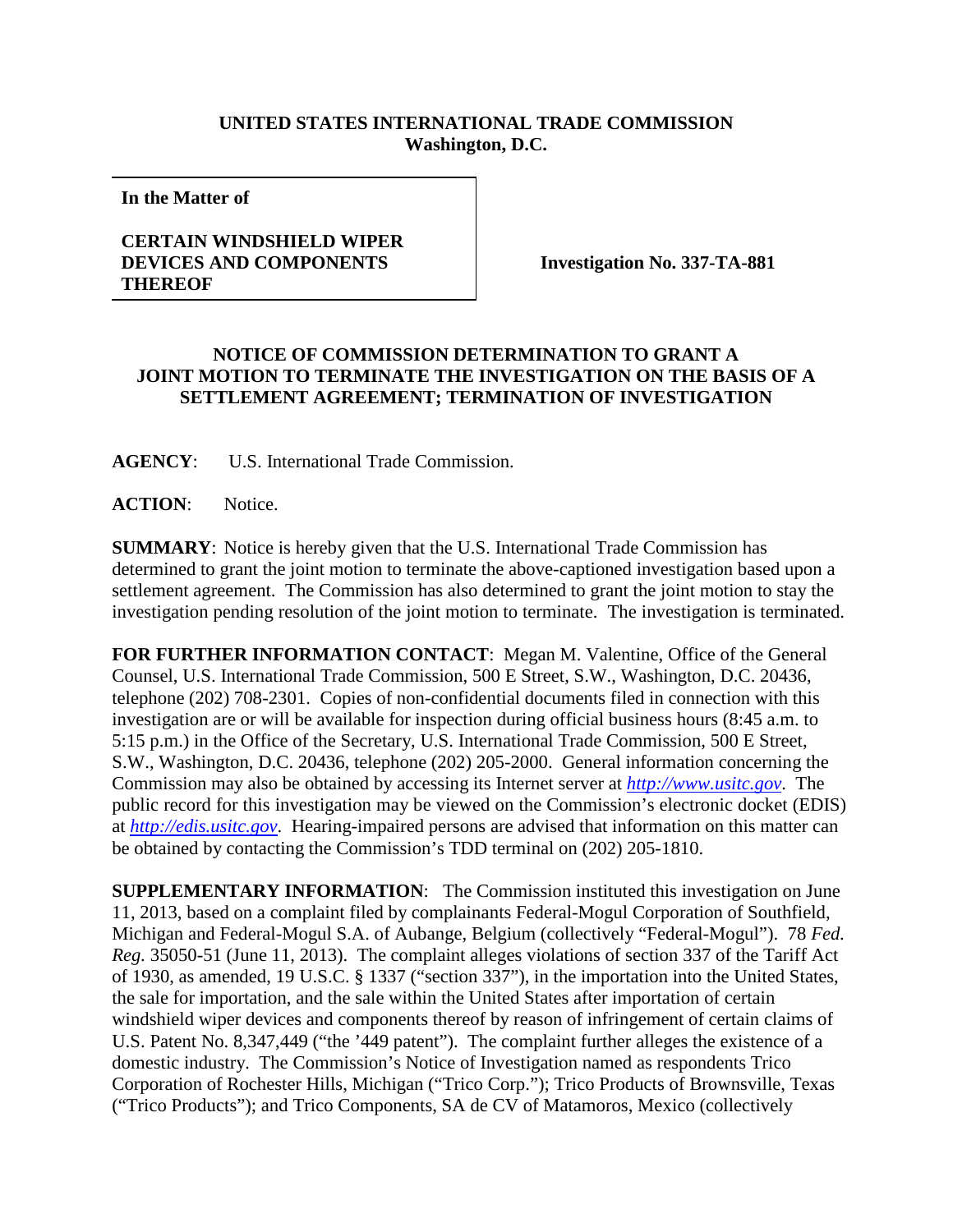"Trico"). 78 *Fed. Reg.* at 35050. The Office of Unfair Import Investigations was also named as a party. *Id*. The Notice of Investigation was later amended to correct the names of Trico Corp. and Trico Products to Trico Products Corporation of New York. 79 *Fed. Reg*. 9922-923 (Feb. 21, 2014); *see* Order No. 27 (Jan. 22, 2014).

On May 8, 2014, the ALJ issued his final ID, finding a violation of section 337. Specifically, the ALJ found a violation of section 337 with respect to claims 1 and 5 of the '449 patent. The ALJ did not, however, find a violation of section 337 with respect to claims 2-4 and 6-14 of the '449 patent. The final ID included the ALJ's recommended determination on remedy and bonding.

On May 21, 2014, Trico filed a petition for review concerning the final ID's finding of violation with respect to claims 1 and 5 of the '449 patent. Also on May 21, 2014, Federal-Mogul and the Commission investigative attorney ("IA") each filed a petition for review of certain aspects of the final ID concerning the ALJ's finding of no violation with respect to claims 2-4 and 6-14 of the '449 patent.

On July 9, 2014, the Commission determined to review the final ID in part with respect to issues of claim construction, infringement, and the technical prong of the domestic industry requirement and requested briefing on certain of the issues under review. 79 *Fed. Reg*. 41303-05 (July 15, 2014). On July 22, 2014, the parties submitted initial briefs in response to the Commission's notice.

On July 29, 2014, Federal-Mogul and Trico filed a joint motion to terminate the investigation based on a settlement agreement pursuant to sections 210.21(a)(2) and (b) of the Commission Rules of Practice and Procedure (19 C.F.R. §§ 210.21(a)(2) and (b)). On July 30, 2014, Federal-Mogul and Trico filed a request that the investigation be stayed pending the Commission's decision on the termination motion. On August 8, 2014, the IA filed a response supporting the joint motion.

The Commission has determined to grant the joint motion to terminate the investigation. Section 337(c) provides, in relevant part, that the Commission may terminate an investigation "on the basis of an agreement between the private parties to the investigation." When the investigation is before the Commission, as is the case here, the Commission has acted on motions to terminate on the basis of settlement. *See*, *e.g.*, *Certain Wireless Consumer Electronics Devices and Components Thereof*, Inv. No. 337-TA-853, Notice of Commission Determination to Grant the Consent Motion to Terminate the Investigation-In-Part as to Respondents Kyocera Corporation And Kyocera Communications, Inc. on the Basis of a Settlement Agreement (Sept. 20, 2013). Commission Rule 210.21(b), which implements section 337(c), requires that a motion for termination based upon a settlement contain a copy of that settlement agreement, as well as a statement that there are no other agreements, written or oral, express or implied, between the parties concerning the subject matter of the investigation. The joint motion complies with these requirements.